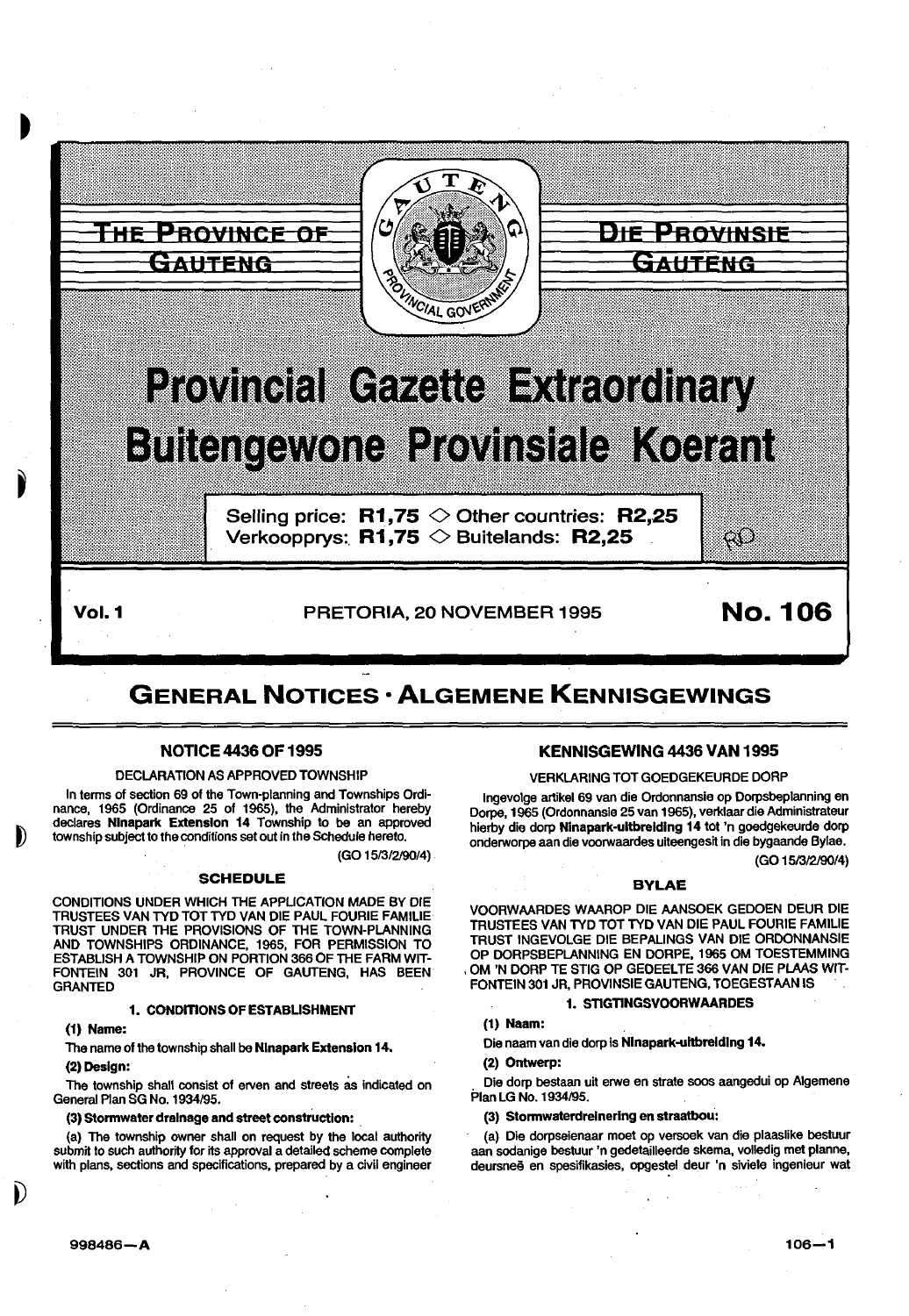approved by the local authority, for the collection and disposal of stormwater throughout the township by means of properly constructed works and for the construction, tarmacadamising, kerbing and channelling of the streets therein together with the provision of such retaining walls as may be considered necessary by the local authority.

Furthermore, the scheme shall indicate the route and gradient by which each erf gains access to the street on which it abuts.

(b) the township owner shall, when required by the local authority to do so, carry out the approved scheme at its own expense on behalf and to the satisfaction of the local authority under the supervision of a civil engineer approved by the local authority.

(c) The township owner shall be responsible for the maintenance of the streets to the satisfaction of the local authority until the streets have been constructed as set out in subclause (b).

(d) H the township owner fails to comply with the provisions of paragraphs (a), (b) and (c) hereof the local authority shall be entitled to do the work at the cost of the township owner.

#### (4) Disposal of existing conditions of title:

All erven shall be made subject to existing conditions and servitudes, if any, including the reservation of rights to minerals, but excluding the following right which shall not be passed on to the erven in the township:

"Entitled to a servitude of a right of way 12,59 metres wide over the Remaining Extent of the said portion D of portion of the said farm, measuring as such 34,8513 Hectares, as held by THEOPHILA MARY ANN SOUTHCOMB (born DELY) a Widow, under Deed of Transfer no. 3725/1924, dated the 2nd May, 1924, as shown on diagram S.G. No. A.3071/45, framed by Surveyor H.P. Wolmarans in March, 1945, annexed to Deed of Transfer no 22952/1945, dated the 17th September, 1945. The present and future owner or owners of the said Remaining Extent or any part thereof shall likewise be entitled to the joint use of such right of way".

# 2. CONDITIONS OF TITLE

The erven shall be subject to the following conditions imposed in terms of the provisions of the Town-planning and Townships Ordinance, 1965:

(1) The erf is subject to a servitude, 2 m wide, in favour of the local authority, for sewerage and other municipal purposes, along any two boundaries other than a street boundary and in the case of a panhandle erf, an additional servitude for municipal purposes 2 m wide across the access portion of the erf, if and when required by the local authority: Provided that the local authority may dispense with any such servitude.

(2) No building or other structure shall be erected within the aforesaid servitude area and no large-rooted trees shall be planted within the area of such servitude or within 2m thereof.

(3) The local authority shall be entitled to deposit temporarily on the land adjoining the aforesaid servitude such material as may be excavated by it during the course of the construction, maintenance or removal of such sewerage mains and other works as it in its discretion may deem necessary and shall further be entitled to reasonable access to the said land for the aforesaid purpose subject to any damage done during the process of the construction, maintenance or removal of such sewerage mains and other works being made good by the local authority.

# NOTICE 4437 OF 1995

## AKASIA AMENDMENT SCHEME 89

The Administrator hereby declares in terms of the provisions of section 89(1) of the Town-planning and Townships Ordinance, 1965, that he has approved an amendment scheme, being an amendment of Akasia Town-planning Scheme, 1988, comprising the same land as included in the township of Ninapark Extension 14.

Map 3 and the scheme clauses of the amendment scheme are filed with the Director-General: Department Development Planning, Environment and WorkS, Pretoria, and the Town Clerk, Akasia, and are open for inspection at all reasonable times.

This amendment is known as Akasia Amendment Scheme 89.

(GO 15116/3/90H/89)

deur die plaaslike bestuur goedgekeur is, vir die opgaar en afvoer van stormwater deur die hele dorp deur middel van behoorlike aangelegde werke en vir die aanle, teermacadamisering, beranding en • kanalisering van die strata daarin, tesame met die verskaffing van sodanige keermure as wat die plaaslike bestuur nodig ag, vir goedkeuring voorle.

Verder moet die skema die roete en helling aandui deur middel waarvan elke erf toegang tot die aangrensende straat verkry.

(b) Die dorpseienaar moet, wanneer die plaaslike bestuur dit vereis, die goedgekeurde skema op eie koste namens en tot bevrediging van die plaaslike bestuur, onder toesig van 'n siviele ingenieur deur die plaaslike bestuur goedgekeur, uitvoer.

(c) Die dorpseienaar is verantwoordelik vir die instandhouding van die strata tot bevrediging van die plaaslike bestuur totdat die strata ooreenkomstig subklousule (b) gebou is.

(d) Indian die dorpseienaar versuim om aan die bepalings van paragrawe (a), (b) en (c) hiervan te voldoen, is die plaaslike bestuur geregtig om die werk op koste van die dorpseienaar te doen.

## · (4). Besklkklng oor bestaande tltelvoorwaardes:

Aile erwe moet onderworpe gemaak word aan bestaande voorwaardes en serwitute, as daar is, met inbegrip van die voorbehoud van die regie op minerale, maar uitgesonderd die volgende reg wat nie aan die erwe in die dorp oorgedra moet word nie:

"Entitled to a servitude of a right of way 12,59 metres wide over the Remaining Extent of the said portion D of portion of the said farm, measuring as such 34,8513 Hectares, as held by THEOPHILA MARY ANN SOUTHCOMB (born DEL Y) a Widow, under Deed of Transfer no 372511924, dated the 2nd May, 1924, as shown on diagram S.G. No. A.3071/45, framed by Surveyor H.P. Wolmarans in March, 1945, annexed to Deed of Transfer no 22952/1945, dated the 17th September, 1945. The present and future owner or owners of the said Remaining Extent or any part thereof shall likewise be entitled to the joint use of such right of way".

### 2. TITELVOORWAARDES

Die erwe is onderworpe aan die volgende voorwaardes opgelê ingevolge die bepalings van die Ordonnansie op Dorpsbeplanning en Dorpe, 1965:

( 1) Die erf is onderworpe aan 'n serwituut 2 m breed, vir riolerings- en ander munisipale doeleindes, ten gunste van die plaaslike bestuur, langs enige twee grense, uitgesonderd 'n straatgrens en, in die geval van 'n pypsteelerf, 'n addisionele serwituut vir munisipale doeleindes 2 m breed oor die toegangsgedeelte van die erf, indian en wanneer verlang deur die plaaslike bestuur: Mer dien verstande dat die plaaslike bestuur van enige sodanige serwituut mag afsien.

(2) Geen gebou of ander struktuur mag binne die voornoemde serwituutgebied opgerig word nie en geen grootwortelbome mag binne die gebied van sodanige serwituut of binne 'n afstand van 2m daarvan geplant word nie.

(3) Die plaaslike bestuur is geregtig om enige materiaal wat deur hom uitgegrawe word tydens die aanleg, onderhoud of verwydering van sodanige rioolhoofpypleidings en ander werke wat hy volgens goeddunke noodsaaklik ag, tydelik te plaas op die grond wat aan die voornoemde serwituut grens en voorts is die plaaslike bestuur geregtig tot redelike toegang tot genoemde grond vir die voomoemde doel, onderworpe daaraan dat die plaaslike bestuur enige skade vergoed wat gedurende die aanleg, onderhoud of verwyderings van sodanige rioolhoofpypleidings en ander werke veroorsaak word.

# KENNISGEWING 4437 VAN 1995

#### AKASIA-WYSIGINGSKEMA 89

Die Administrateur verklaar hierby ingevolge die bepalings van artikel 89(1) van die Ordonnansie op Dorpsbeplanning en Dorpe, 1965, dat hy *'n* wysigingskema synde 'n wysiging van Akasiadorpsbeplanningskema, 1988, wat uit dieselfde grond as die dorp Ninapark-uitbreiding 14 bestaan, goedgekeur het.

Kaart 3 en die skemaklousules van die wysigingskema word in bewaring gehou deur die Direkleur-generaal: Departement Ontwikkelingsbeplanning, Omgewing en Werke, Pretoria en die Stadsklerk, Akasia, en is beskikbaar vir inspeksie te aile redelike tye.

Hierdie wysiging staan bekend as Akasia-wysigingskema 89.

(GO 15116/3190H/89)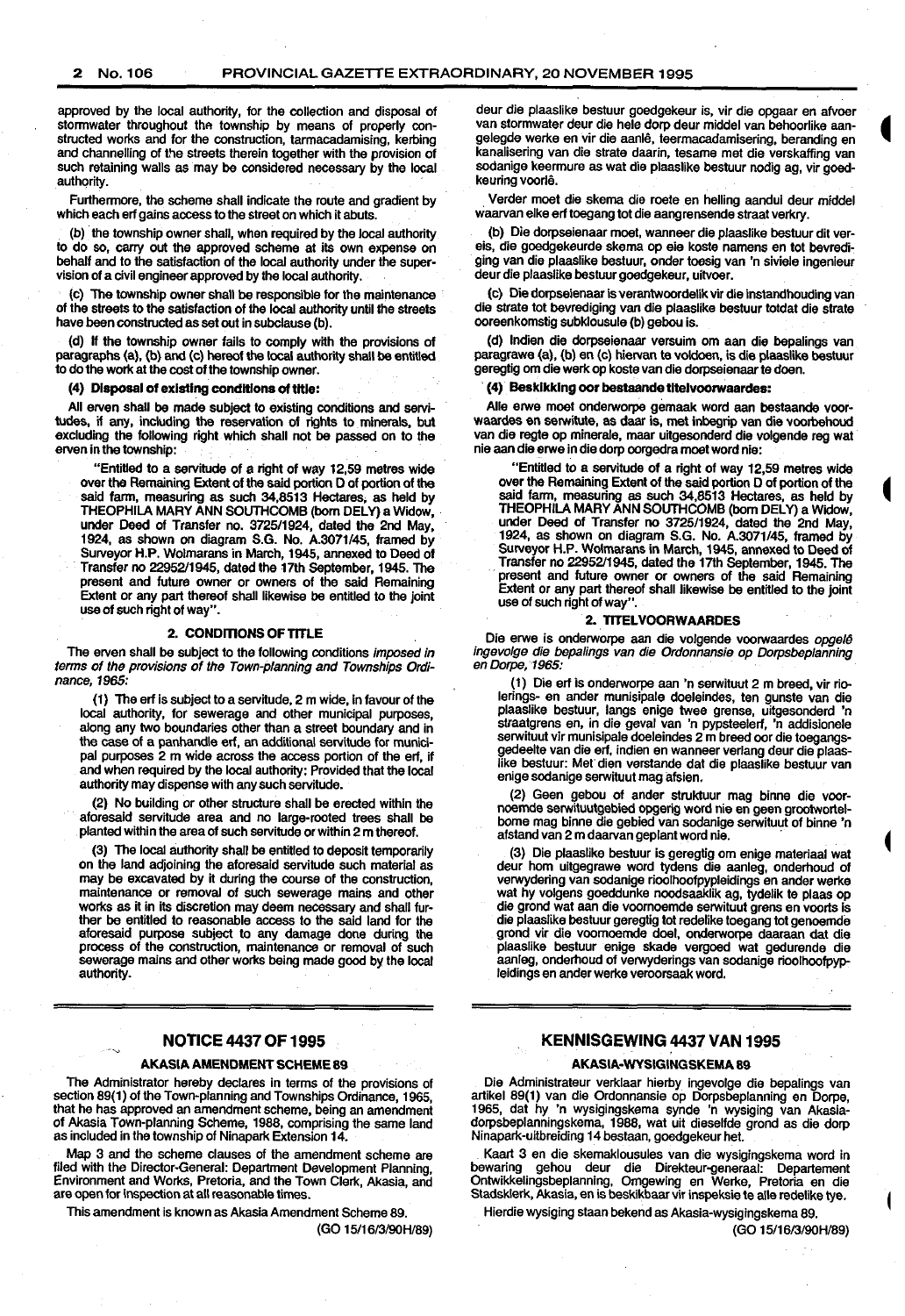## NOTICE 4438 OF 1995

#### DECLARATION OF APPROVED TOWNSHIP

In terms of section 69 of the Town-planning and Townships Ordinance, 1965 (Ordinance 25 of 1965), the Administrator hereby declares Nlnapark Extension 15 Township to be an approved township subject to the conditions set out in Schedule hereto.

(GO 151312190/62)

# **SCHEDULE**

CONDITIONS UNDER WHICH THE APPLICATION MADE BY THE TRUSTEES VAN TYD TOT TYD VAN DIE PAUL FOURIE FAMILIE-TRUST UNDER THE PROVISIONS OF THE TOWN-PLANNING AND TOWNSHIPS ORDINANCE, 1965, FOR PERMISSION TO ESTABLISH A TOWNSHIP ON PORTION 367 OF THE FARM WIT-FONTEIN 301, JR, PROVINCE OF GAUTENG, HAS BEEN GRANTED

## 1. CONDITIONS OF ESTABLISHMENT

#### (1) Name:

The name of the township shall be Nlnapark Extension 15.

#### (2) Design:

The township shall consist of erven and streets as Indicated on General Plan SG No. 1935/1995.

#### (3) Stormwater drainage and street construction:

(a) The township owner shall on request of the locel authority submit to such authority for its approval a detailed scheme complete with plans, sections and specifications, prepared by a civil engineer approved by the local authority, for the collection and disposal of stormwater throughout the township by means of properly constructed works and for the construction, tarmacadamising, kerbing and channelling of the streets therein together with the provision of such retaining walls as may be considered necessary by the local authority.

Furthermore, the scheme shall indicate the route and gradient by which each erf gains access to the street on which it abuts.

(b) The township owner shall, when required by the local authority to do so, carry out the approved scheme at its own expense on behalf and to the satisfaction of the local authority under the supervision of a civil engineer appproved by the local authority.

(c) The township owner shall be responsible for the maintenance of the streets to the satisfaction of the local authority until the streets have been constructed as set out in subclause (b).

(d) If the township owner fails to comply with the provisions of paragraphs (a), (b) and (c) hereof the local authority shall be entitled to do the work at the cost of the township owner.

#### (4) Disposal of existing conditions of title:

All erven shall be made subject to existing conditions and servitudes, if any, including the reservation of rights to minerals, but excluding the following right which shall not be passed on to the erven in the township:

"Entitled to a servitude of a right of way 12,59 metres wide over the Remaining Extent of the said portion D of portion of the said farm, measuring as such 34,8513 Hectares, as held by THEOPHILA MARY ANN SOUTHCOMB (born DELY), a Widow, under Deed of Transfer no 3725/1924, dated the 2nd May, 1924, as shown on diagram S.G. No. A.3071/45, framed by Surveyor H.P. Wolmarans in March, 1945, annexed to Deed of Transter No 22952/1945, dated the 17th September, 1945. The present and future owner or owners of the said Remaining Extent or any part thereof shall likewise be entitled to the joint use of such right of way.".

#### (5) Demolition of buildings and structures:

The township owner shall at its own expense cause all existing buildings and structures situated within the building line reserves, side spaces or over common boundaries to be demolished to the satisfaction of the local authority, when required by the local authority todoso.

#### KENNISGEWING 4438 VAN 1995

VERKLARING TOT GOEDGEKEURDE DORP

lngevolge artikel 69 van die Ordonnansie op Dorpsbeplanning en Dorpe, 1965 (Ordonnansie 25 van 1965), verklaer die Administrateur hierby die dorp Ninapark-ultbreiding 15 tot 'n goedgekeurde dorp onderworpe aan die voorwaardes uiteengesit in die bygaande Bylae.

(GO 151312190/62)

#### BYLAE

VOORWAARDES WAAROP DIE AANSOEK GEDOEN DEUR DIE TRUSTEES VAN TYD TOT TYD VAN DIE PAUL FOURIE FAMILIE TRUST INGEVOLGE DIE BEPALINGS VAN DIE ORDONNANSIE OP DORPSBEPLANNING EN DORPE, 1965, OM TOESTEMMING OM 'N DORP TE STIG OP GEDEELTE 367 VAN DIE PLAAS WIT-FONTEIN 301 JR, PROVINSIE GAUTENG, TOEGESTAAN IS

# 1. STIGTINGSVOORWAARDES

(1) Naam:

Die naam van die dorp is Ninapark-uitbreiding 15.

#### (2) Ontwerp:

Die dorp bestaan uit erwe en strata soos aangedul op Algemene Plan LG No. 193511995.

## (3) Stormwaterdrelnerlng en straatbou:

(a) Die dorpselenaar moet op versoek van die plaaslike bestuur aan sodanlge bestuur 'n gedetailleerde skema, volledig met planne, deursneë en spesifikasies, opgestel deur 'n siviele ingenieur wat deur die plaaslike bestuur goedgekeur is, vir die opgaer en afvoer van stormwater deur die hele dorp deur middel van behoorlike aangelegde werke en vir die aanlê, teermacadamisering, beranding en kanalisering van die strata daarin, tesame met die verskaffing van sodanige keermure as wat die plaaslike bestuur nodig ag, vir goedkeuring voorlê.

Verder moet die skema die roete en helling aandui deur middel waarvan elke erf toegang tot die aangrensende straat verkry.

(b) Die dorpseienaar moet, wanneer die plaaslike bestuur dit vereis, die goedgekeurde skema op eie koste namens en tot bevrediging van die plaaslike bestuur, onder toesig van 'n siviele ingenieur deur die plaaslike bestuur goedgekeur, uitvoer.

(c) Die dorpseienaar is verantwoordelik vir die lnstandhouding van die strata tot bevrediging van die plaaslike bestuur totdat die strata ooreenkomstig subklousule (b) geboue is.

(d) lndien die dorpseienaar versuim om aan die bepalings van paragrawe (a), (b) en (c) hiervan te voldoen, is die plaaslike bestuur geregtig om die werk op koste van die dorpseienaar te doen.

#### {4) Besklkklng oor bestaande tltelvoorwaardes:

Aile erwe moet onderworpe gemaak word aan bestaande voorwaardes en serwitute, as daar is, met inbegrip van die voorbehoud van die regie op minerale, maar uitgesonderd die volgende reg wat nie aan die erwe in die dorp oorgedra moet word nie:

"Entitled to a servitude of a right of way 12,59 metres wide over the Remaining Extent of the said portion D of portion of the said farm, measuring as such 34,8513 Hectares, as held by THEOPHILA MARY ANN SOUTHCOMB (born DELY), a Widow, under Deed of Transfer no 3725/1924, dated the 2nd May, 1924, as shown on diagram S.G. No. A.3071/45, framed by Surveyor H.P. Wolmarans in March, 1945, annexed to Deed of Transfer No 22952/1945, dated the 17th September, 1945. The present and future owner or owners of the said Remaining Extent or any part thereof shall likewise be entitled to the joint use of such right of way.".

#### (5) Sloping van geboue en strukture:

Die dorpseienaar moet op eie koste aile bestaande geboue en strukture wat binne boulynreserwes, kantruimtes of oor gemeenskaplike grense geleë is, laat sloop tot bevrediging van die plaaslike bestuur wanneer die plaaslike bestuur dit vereis.